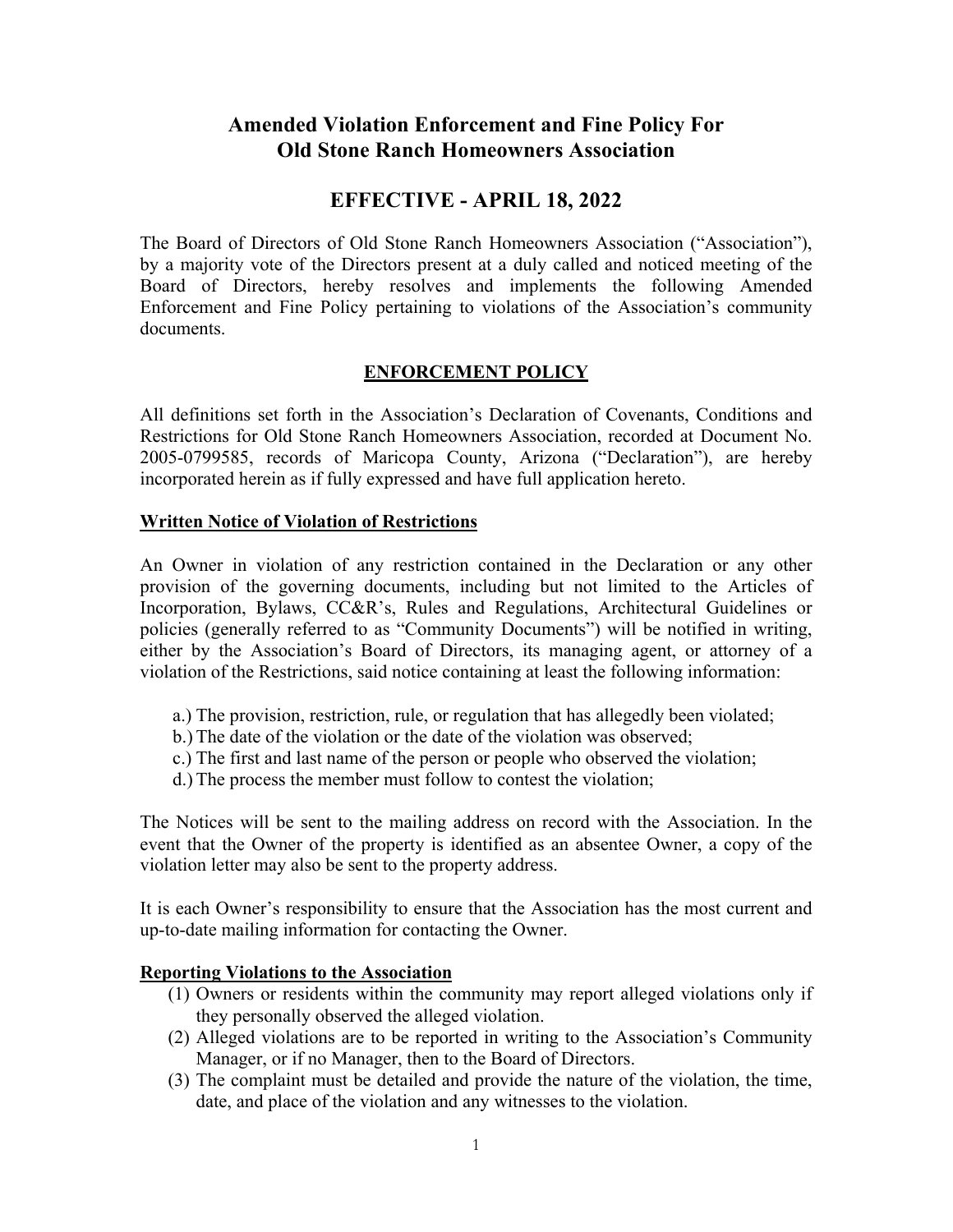- (4) The Board or its authorized agent(s) should review the written complaint and supporting documents, if any.
- (5) If the Board or its authorized agent(s) determines that the complaint is valid, and sets forth a valid violation of provisions of the Governing Documents, then the Board shall send a written notice to the violating Owner.
- (6) A Complaining Owner must understand and be aware that his or her first and last name may be provided to the Violating Owner consistent with Arizona law.
- (7) Notwithstanding reports from Owners, the Association may also periodically conduct its own inspections and send written notices of violations to Owners based on the findings of these inspections.

#### **GENERAL FINE SCHEDULE FOR VIOLATIONS**

The Board hereby adopts the following fine schedule and procedure consistent with A.R.S. § 33-1803 and Section 3.11 of the Declaration as its general fine schedule for violations. The Board may amend this Policy from time to time to change the amounts of fines imposed for violations of the Governing Documents.

 **First Notice of Violation**: A violation letter (First Notice) will be sent to the Owner of the property outlining the violation containing the information noted above.

The Owner will be given twenty-one (21) days to bring the violation into compliance. The Owner may contact the Association's management company if additional time is needed to cure the violation or if extenuating circumstances exist.

The First Notice shall include a warning that if the violation is not cured within twenty-one days, a fine of \$50.00 ("Initial Monetary Penalty") shall be assessed to the Owner's account. This Policy and courtesy letter satisfy the requirement for the Association to provide notice and an opportunity to be heard to the violating Owner before a monetary penalty is imposed per A.R.S. § 33-1803 and the Bylaws.

This letter shall also state that the Owner may petition the Department of Real Estate pursuant to A.R.S. § 32-2199.01.

 **Second Notice of Violation and Assessment of Initial Monetary Penalty**: If the violation is ongoing, has returned, or has not been cured within the initial twenty-one day period, the Association will issue a second written Notice to the Owner. The second Notice will inform the Owner that the Initial Monetary Penalty, in the amount of \$50.00, has been imposed against the Owner.

This letter shall also inform the Owner that if the violation is not cured within an additional twenty-one (21) days from the date of the Second Notice, that a fine of \$200.00 ("Additional Monetary Penalty") will be assessed. The Owner will also be responsible for any certified letter processing fees or other hard costs incurred to the Association in processing the violation or sending the notice.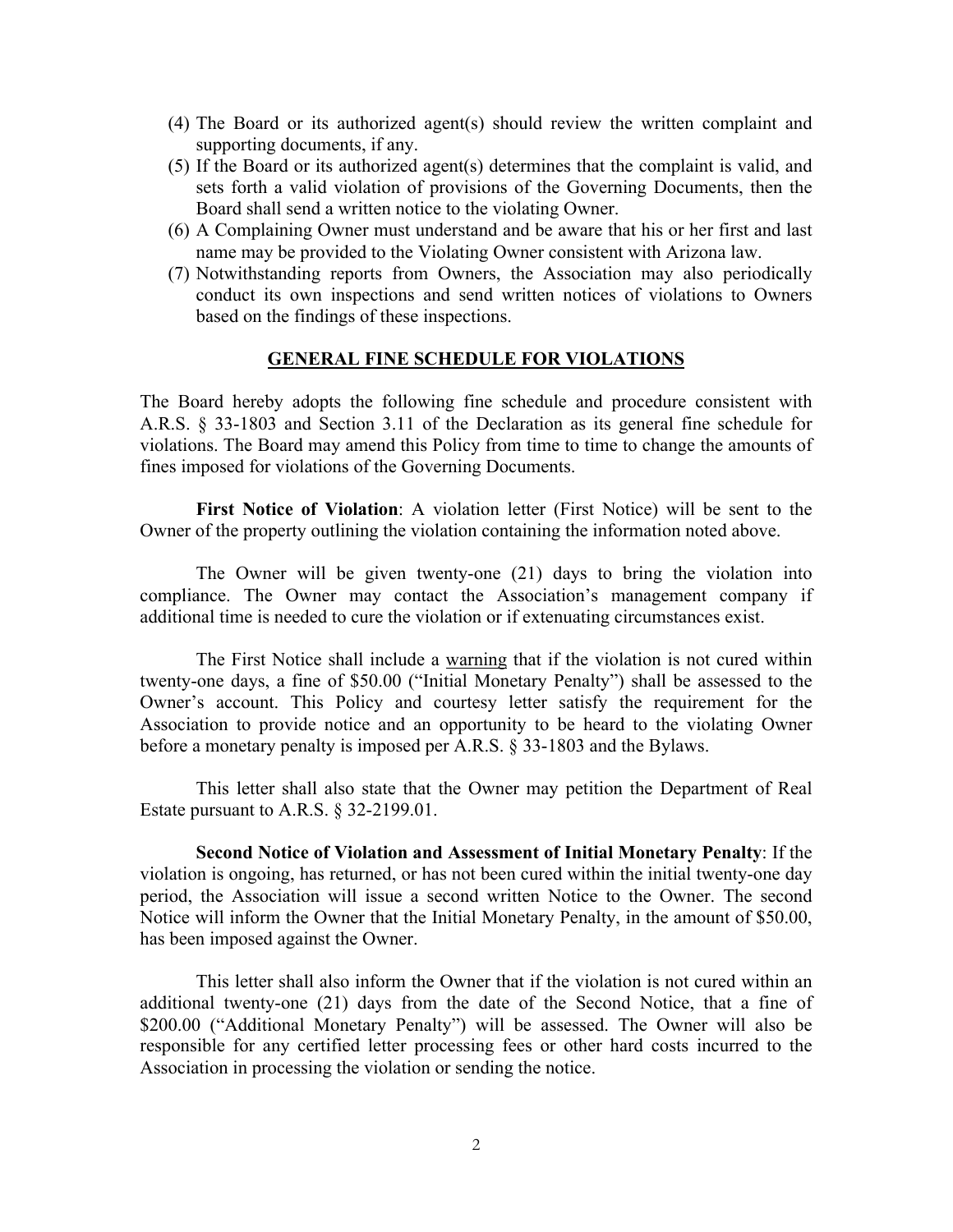**Third Notice of Violation and Assessment of Additional Monetary Penalty**: If the violation is ongoing, has returned, or has not been cured within the additional twentyone (21) day period, the Association will issue a third and final written Notice to the Owner.

The Association will assess the Additional Monetary Penalty, in the amount of \$200.00, if the Owner has not corrected or removed the violation, or if the violation has returned or has been repeated. The Owner will also be responsible for any certified letter processing fees or other hard costs incurred to the Association in processing the violation or sending the notice.

This letter shall also provide that if the violation is not cured within an additional twenty-one (21) days, that subsequent fines in the amount of \$500.00 ("Continuing Monetary Penalty") will be assessed to the Owner's account upon each subsequent inspection where it is found that the violation is still not cured. The Association will conduct inspections of Lots on a weekly basis.

 **Continuing Monetary Penalties**: If the violation is ongoing, has returned, or has not been cured within the final 21-day cure period, the Association may assess subsequent fines in the amount of \$500.00 ("Continuing Monetary Penalty"), upon each subsequent inspection where the violation remains. The Association will conduct inspections of Lots on a weekly basis. The Board may alter the inspection schedule from time to time.

The Owner shall be sent a written Notice of Continuing Monetary Penalty as fines are imposed, advising that the Continuing Monetary Penalty has been assessed to the Owner's account. Inspections will be conducted to coincide with the terms of the notices. The Owner will also be responsible for any certified letter processing fees or other hard costs incurred to the Association in processing the violation or sending the notice.

Should a period of time of at least 180 days lapse between violation letters of the same offense, the violation process will reset, and the next letter will be a First Notice.

**Additional Legal Remedies and Continuing Violations.** The Board, in its discretion, may refer an account to the Association's attorney's office for further enforcement action if an Owner fails to cure a violation after receiving the Third Notice from the Association.

Further, the Association has the right, without proceeding through each of the steps outlined above, to exercise its legal remedies against an Owner who is in violation of provisions in the Governing Documents, including referring the account immediately to the attorneys' office, or to exercise self-help, if applicable.

The Board may also forgo additional Notices for any violations that are timesensitive or that threaten the health and safety of other Owners and residents and reserves the right to immediately send an account to the Association's attorney's office, in its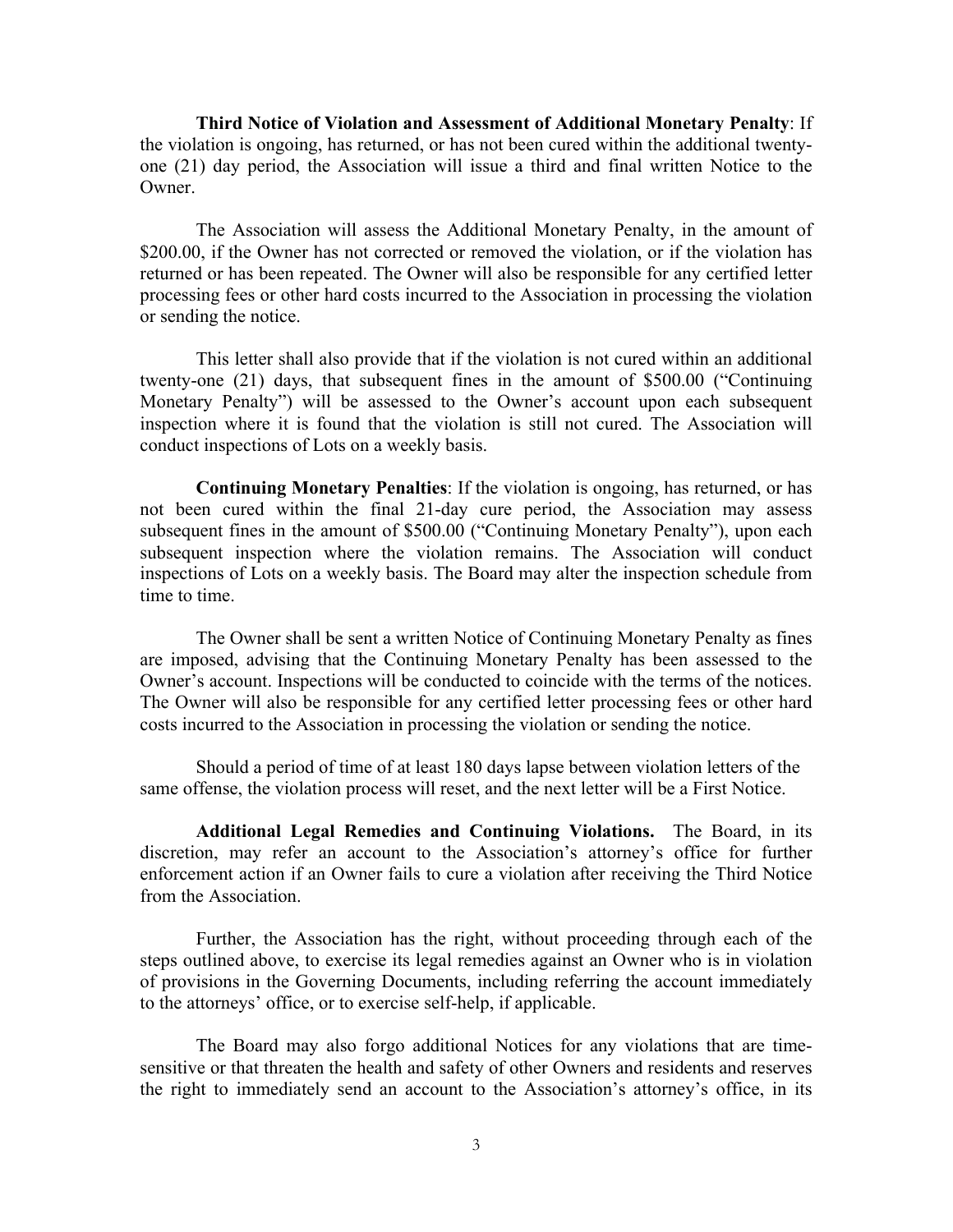discretion. Nothing in this Resolution prohibits the Association from seeking immediate redress, filing an action for any reason authorized by law, while also seeking injunctive relief for violations that are continuing or that affect the health, safety, or welfare of the Community.

Subject to the Governing Documents, the Association shall be entitled to its attorneys' fees and costs incurred to compel compliance, regardless of whether a lawsuit is filed. (Declaration, Section 12.1).

## **SPECIFIC INFRACTIONS FINE SCHEDULE**

### **Architectural Violation Fines**

Notwithstanding the foregoing General Violation Fine Schedule, the Association may assess fines of \$500 per inspection where the violation remains uncured after the First Notice for Architectural Violations, including failure to submit for or obtain prior written approval before making any alterations or modifications to a Lot; failing to comply with the submitted and approved plans and specifications; or failure to maintain the Lot. The \$500 fine assessed pursuant to this Section may be charged per inspection on a weekly basis as long as the violation remains uncured.

### **ASSOCIATION'S ENFORCEMENT REMEDIES**

 In addition to assessment of fines for violations of the governing documents or legal action, the Association is also entitled to take any of the following remedies, as applicable, and consistent with the Declaration.

## **Right of Self-Help**

The Association has the right (but not the obligation) to enter an Owner's property to cure the violation. The Association may provide a final ten (10) day demand to cure the violation(s) on the Lot. If the Owner fails to cure the violation(s), the Association (or its agents) may enter the Lot and cure the violation(s) or otherwise properly maintain the Lot as necessary.

Entry by the Association and any of the Association's agents under this authority is not an actionable trespass. Owners (or Owners' family, guests, or tenants) shall not interfere with the Association or its vendors carrying out this remedy of self-help.

The costs of such maintenance, repairs, or other work incurred by the Association to cure the violation(s) on the Lot may be assessed to the violating Owner's account and is immediately due and owing upon demand for payment. Further, the self-help costs are secured by the Association's Assessment Lien per Section 12.1 of the Declaration.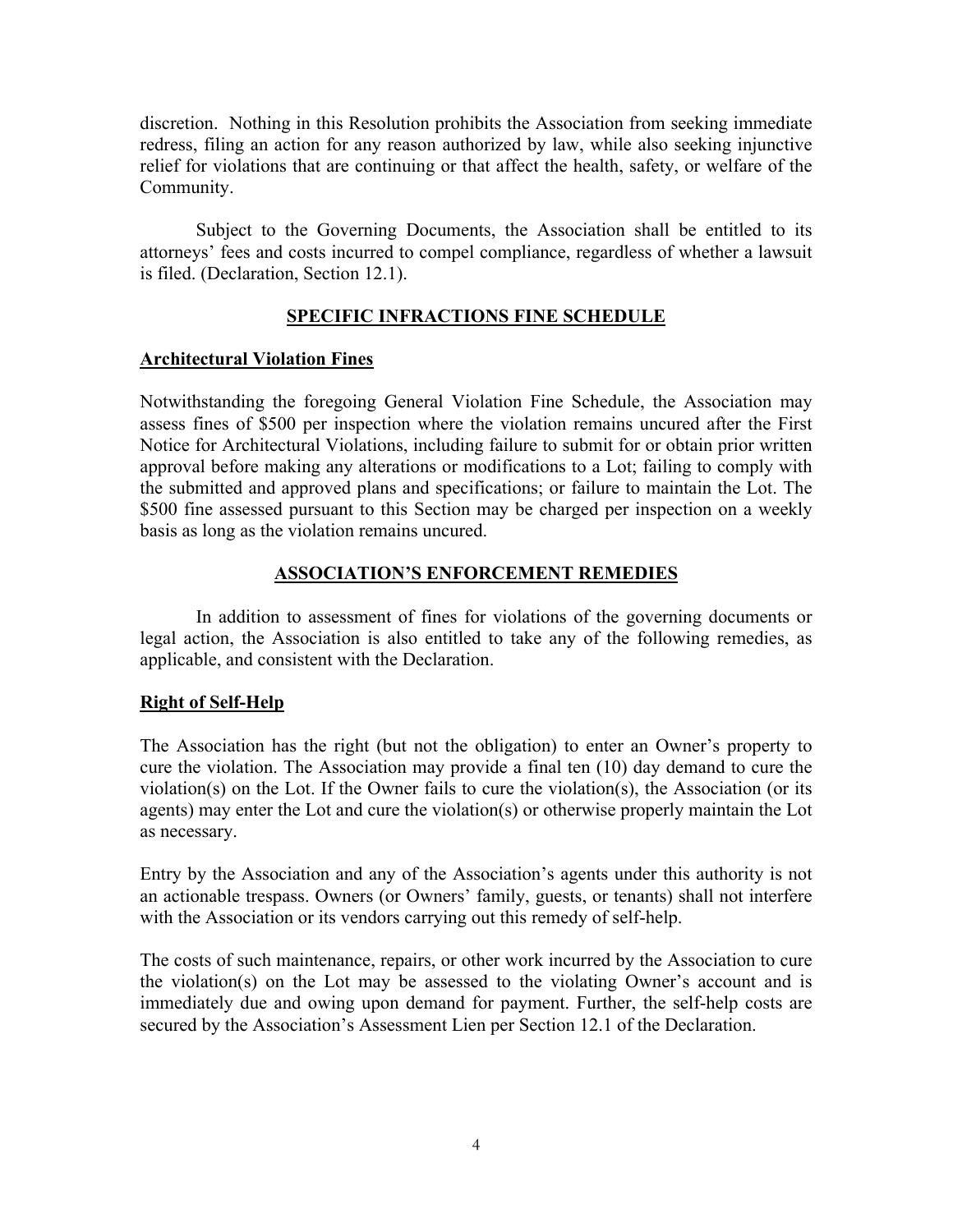### **Right to Suspend Use of Common Areas or Voting Rights**

The Association has the right to suspend an Owner's right to use Common Areas or an Owner's right to vote if a violation exists on the Owner's Lot for a period of fifteen (15) days.

The Association shall send a written notice to the Owner of the suspension of the Owner's right to use the Common Areas and shall indicate the termination date of the suspension in the notice. Such date is subject to extension as long as the violation(s) remains uncured.

### **Recording a Notice of Violation**

The Association has the right to record a written Notice of a Violation by an Owner (or Resident or tenant) with the Maricopa County Recorder's office. The purpose of such recorded Notice of Violation is to put others on notice that a violation exists on the Lot, including potential purchasers.

The Notice shall state (i) the name of the Owner responsible for the violation of the Governing Documents, (ii) the legal description of the Lot; (iii) a brief description of the nature of the outstanding violation; (iv) a statement of the steps that must be taken to cure the violation.

# **OWNER'S RIGHT TO APPEAL**

An Owner who has received a written Notice of a violation as set forth above may appeal the violation as follows and subject to the following conditions:

- a.) Owner may submit a request for an appeal in writing to the Association in care of the address provided in the initial Notice. The request must be mailed via certified mail.
- b.) The appeal shall be received (by certified mail) within twenty-one (21) days of the date of the initial notification. In the event a timely request for a hearing is received, any fine(s) will be held in abeyance pending the hearing; however, lack of success at the hearing may result in all interim fines becoming due and payable.
- c.) The appeal must include all pertinent information supporting the existence of any extenuating circumstances or why a deviation from the rules and restrictions is warranted.
- d.) The appeal shall be heard in Executive Session, unless otherwise requested by the Owner at issue.
- e.) The Owner presenting the appeal will be asked to state their case and present any applicable documentation. The Directors will have the opportunity to ask the